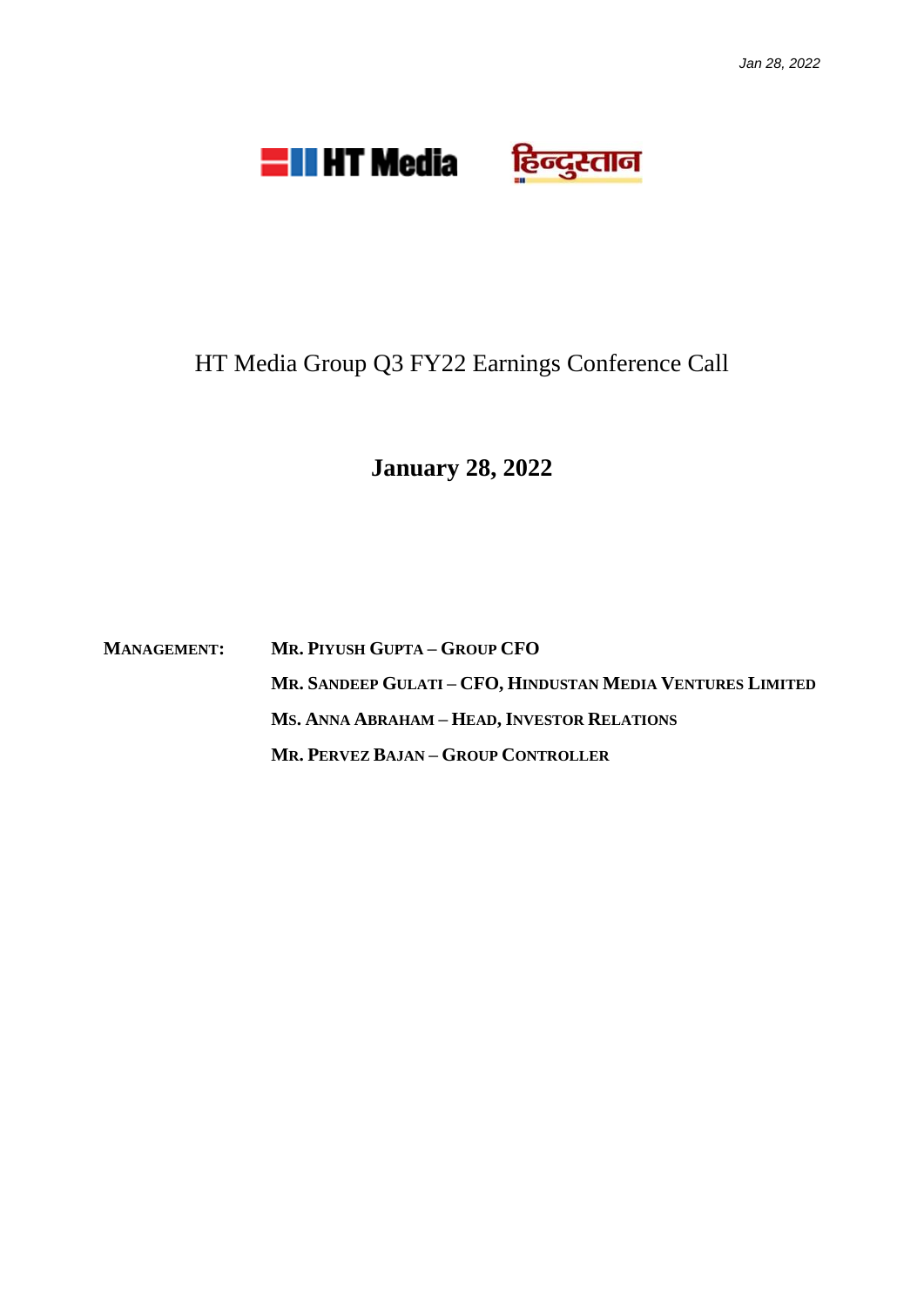Amit Madaan: Good afternoon, everyone I am Amit Madaan from investor relations team HT Media group, I would like to welcome you all to the Q3 FY2022 earnings webinar.

> Kindly note that all the participant lines will be in a listen only mode and there will be an opportunity for all, to ask questions, once the presentation concludes. Now, I hand over the call to Ms Anna Abraham, Head-Investor Relations. Thank you and over to you Anna.

Anna Abraham: Thank you, Amit, and welcome, everyone. Thank you for joining us today to discuss the HT Media Group's financial results for the third quarter of fiscal year 2022. Joining me on the call today is Mr. Piyush Gupta, Group CFO; Mr. Sandeep Gulati, CFO of Hindustan Media Ventures Limited; Mr. Pervez Bajan, Group Controller; and members of the Investor Relations team. Please note that our remarks will track the presentation on this Zoom webinar. This presentation, along with the financial statements, have been published on the stock exchanges and is also available on the Investor Relations section of our website. We are on Slide 2, which captures the disclaimer regarding forwardlooking statements, which is on your screens right now. Kindly keep this in mind as we progress through the call today.

> Moving on to Slide 3. The slide gives our Chairperson's comments on the performance of the company for the quarter and I quote, "The third quarter of this financial year saw a healthy performance in the media sector with an increase in our advertising spend especially during this festive season, which was much stronger than the previous years. The operating environment continued to show improvement. The impact of the revival of economic activity and the turnaround in advertiser sentiment is reflected in our business performance. Print, both English and Hindi publications, Radio and Digital have all recorded revenue growth both on annual as well as on a sequential basis. In our Print business, revenue growth has come from both robust advertising growth and better traction in circulation. Our Shine business continues to do well with an uptrend in recruitments. The company witnessed an improvement in operating profit margins in the quarter despite inflationary pressure on commodity prices.

> The ongoing third wave of the coronavirus pandemic has reintroduced an element of uncertainty as different regions are enforcing calibrated restrictions to contain the spread. We continue to watch the situation closely and while there might be an impact on business, our expectation is that it will be limited."

> On Slide 4, we have the agenda for today. We will begin with Piyush sharing his perspective on the performance for the quarter on a consolidated basis, followed by the businesswise performance. I now hand over the call to Piyush.

Piyush Gupta: Thank you, Anna. Good afternoon, everyone, and wishing you a very happy new year. I hope you and your family members are safe during this third wave of coronavirus. It gives us quite a lot of joy to present the third quarter results. As you can see on the webinar, we are looking at the consolidated financial summary.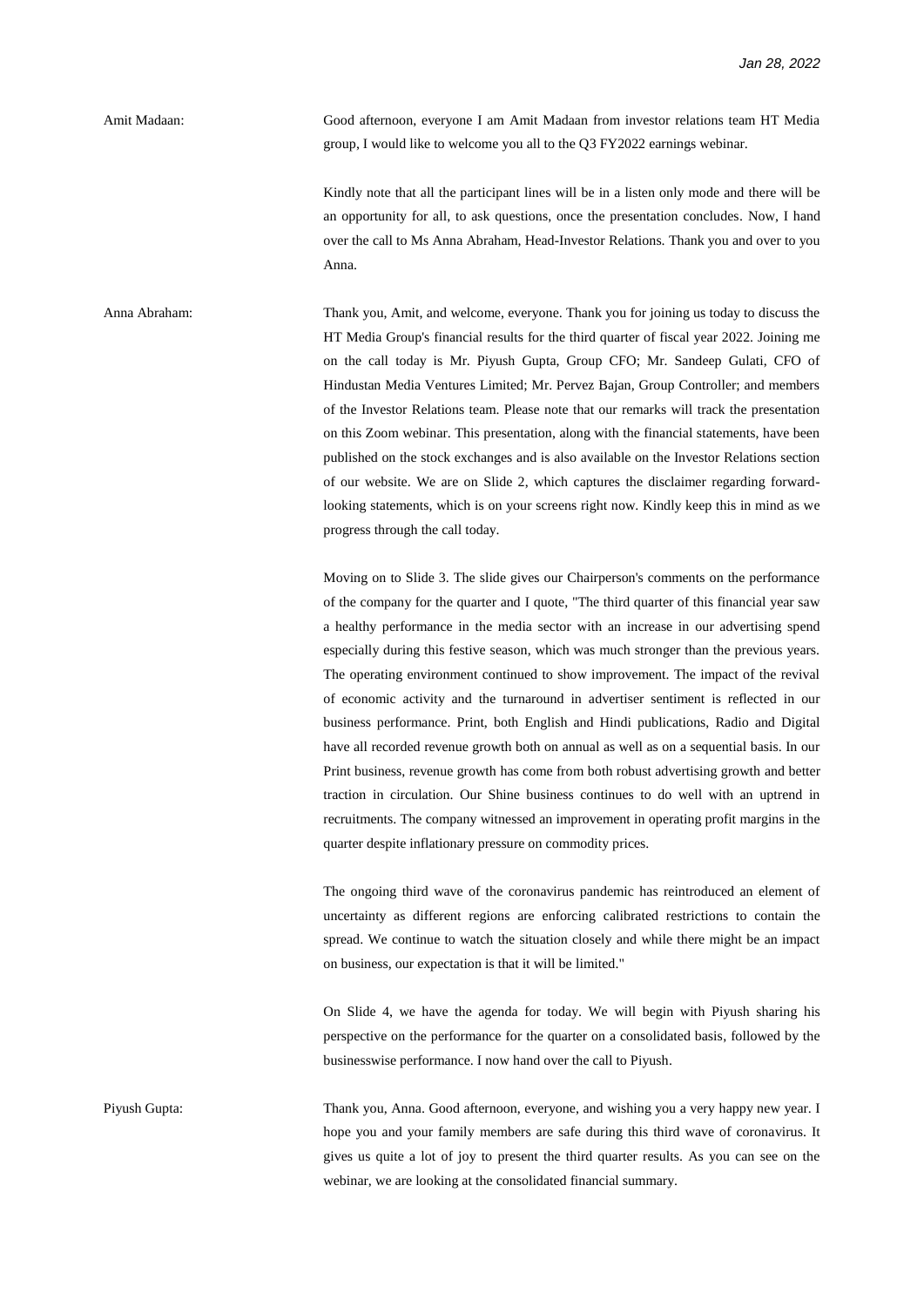The total revenue grew by 28% to INR 501 crores. Consolidated revenue growth y-o-y was 28% and was 14% sequentially, which is led by growth across all the business segments, as we shall be sharing with you shortly. Consolidated EBITDA, at INR 107 crores, which is INR 49 crores increase versus Q3 of FY'21. And the margins have come to a very robust level of 21%. EBITDA margin expansion happened despite an inflationary newsprint price environment, which we shall also be covering as we move forward in the presentation. PAT came in at INR 51 crores with a 10% margin. This is the highest in the last 14 quarters.

Now we just go into the business-wise performance. If you look at the Print performance, the ad revenue came to INR 323 crores, which is a 37% growth versus the period last year. Circulation revenue grew by 16% at INR 54 crores. Hence, the total operating EBITDA came at INR 396 crores versus INR 289 crores, which is a 37% growth. Operating EBITDA came at a very handsome INR 87 crores, which is a 3x improvement over the same period last year with an operating EBITDA margin at 22%.

This has happened because of a sharp increase in ad revenue driven by a strong festive season. And of course, there was a strong impetus of government advertising given the multitude of state election spending during the quarter. Circulation revenue growth on the back of recovery of copies in circulation and continued improvement in realization per copy has been witnessed in this quarter. Better operating EBITDA and margins are driven by top line growth primarily. If we just break it down into English and Hindi. This is our English Print business, as you can see the ad revenues, there's a growth of 47% at INR 176 crores on a y-o-y basis and 32% growth on a quarter-on-quarter basis.

On the right-hand side is circulation revenue, there's a quarter-on-quarter growth of 43% and a y-o-y growth of 129%. Therefore, the robust revenue recovery in nearly all advertising categories was witnessed, substantial growth in ad revenues as well as improvement in yields. Growth in circulation has been led by copies and strong pickup in realizations across various additions.

If we go to Hindi, on the top left-hand corner, you can see the ad revenues in Hindi on a quarter-on-quarter basis grew 30% to INR 148 crores; and on a y-o-y basis, a 26% growth. Circulation revenue on a quarter-on-quarter basis was reasonably flat at 2%; on a y-o-y basis, a marginal improvement of 5%. And the strong traction in ad revenues is due to the festive season, government revenues were also better. Categories such as FMCG, retail, BFS and e-commerce witnessed a strong tailwind. Circulation revenue growth continues to grow and with the focus on realizations. However, there was muted advertising from categories such as auto, education, medical, health and fitness.

Our Digital business in HT Media also had a robust y-o-y growth of 42%, with revenues coming at INR 36 crores as against INR 25 crores, and operating margin came to a breakeven level.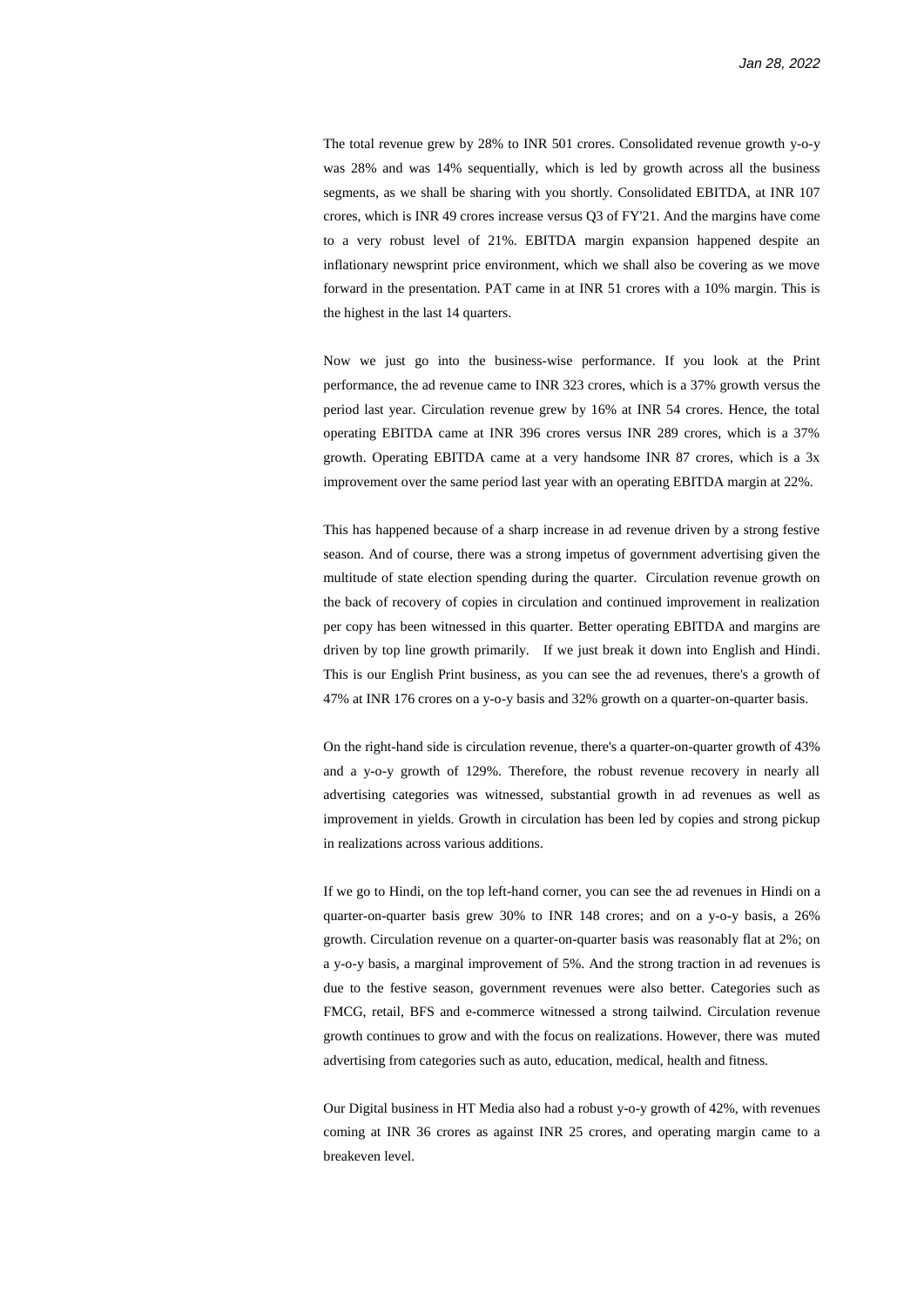|                 | Last but not the least, happy to report that our Radio revenues also grew at 27% y-o-y.<br>We would have it slightly higher but as you know, Radio has a lot of headwinds. But<br>suffice to say, in this environment, Radio reported a positive EBITDA of INR 5 crores<br>during the quarter.                                                                                                                                         |
|-----------------|----------------------------------------------------------------------------------------------------------------------------------------------------------------------------------------------------------------------------------------------------------------------------------------------------------------------------------------------------------------------------------------------------------------------------------------|
|                 | So we come to the end of the presentation. We can now have the Q&A. Over to you,<br>Anna.                                                                                                                                                                                                                                                                                                                                              |
| Moderator:      | Thank you, we will now begin the Q&A session. To ask a question participant can use<br>the raise hand option on Zoom. Before asking, please introduce yourself with your name<br>and the name of your organization. Please restrict to two questions per participant, so<br>that we're able to address questions from everyone, we will wait for a couple of seconds,<br>while the question queue assembles.                           |
|                 | The first question is from the line of Mr. Pawan Tarodia, Pawan, please unmute yourself<br>and ask your question.                                                                                                                                                                                                                                                                                                                      |
| Pawan Tarodia:  | So my question is regarding HMVL. We noticed the top line has now reached like<br>almost pre-COVID level to around INR 190 crores in HMVL. What is the expectation in<br>current quarter for this is it going to be same or what is the trend in current quarter<br>basis?                                                                                                                                                             |
| Piyush Gupta:   | Pawan, though we don't give forward-looking statements, but I'll request my colleague<br>Sandeep Gulati to take that question, please.                                                                                                                                                                                                                                                                                                 |
| Sandeep Gulati: | Piyush already talked about that, we don't give forward-looking statements, but just<br>wanted to say this quarter again, though started off well, , but now we are getting<br>impacted by the COVID wave-3. It is pretty uncertain at this point of time, we are<br>hoping that it will keep improving from here on. It will be difficult to comment further<br>on that it started well but a little uncertain at this point of time. |
| Piyush Gupta:   | I think what Sandeep is clearly articulating is that we started on a strong footing, but the<br>external uncertainties are beyond us. We are hoping for the best, and that's I think where<br>we will leave today.                                                                                                                                                                                                                     |
| Pawan Tarodia:  | Okay. And what is the expected impact of newsprint prices? I think that is also touching<br>around \$700 now. So what is the expectation in current quarter for that part?                                                                                                                                                                                                                                                             |
| Piyush Gupta:   | Sandeep, would you like to take that?                                                                                                                                                                                                                                                                                                                                                                                                  |
| Sandeep Gulati: | Yes. The newsprint prices continue to remain strong and, the spot prices are increasing<br>even further beyond this also. So that headwind is still there for us, and we expect that<br>this will remain like that for a few more quarters before it starts settling down. That's the<br>kind of expected trajectory we are seeing. It will remain strong for the next couple of<br>quarters, at least it looks like.                  |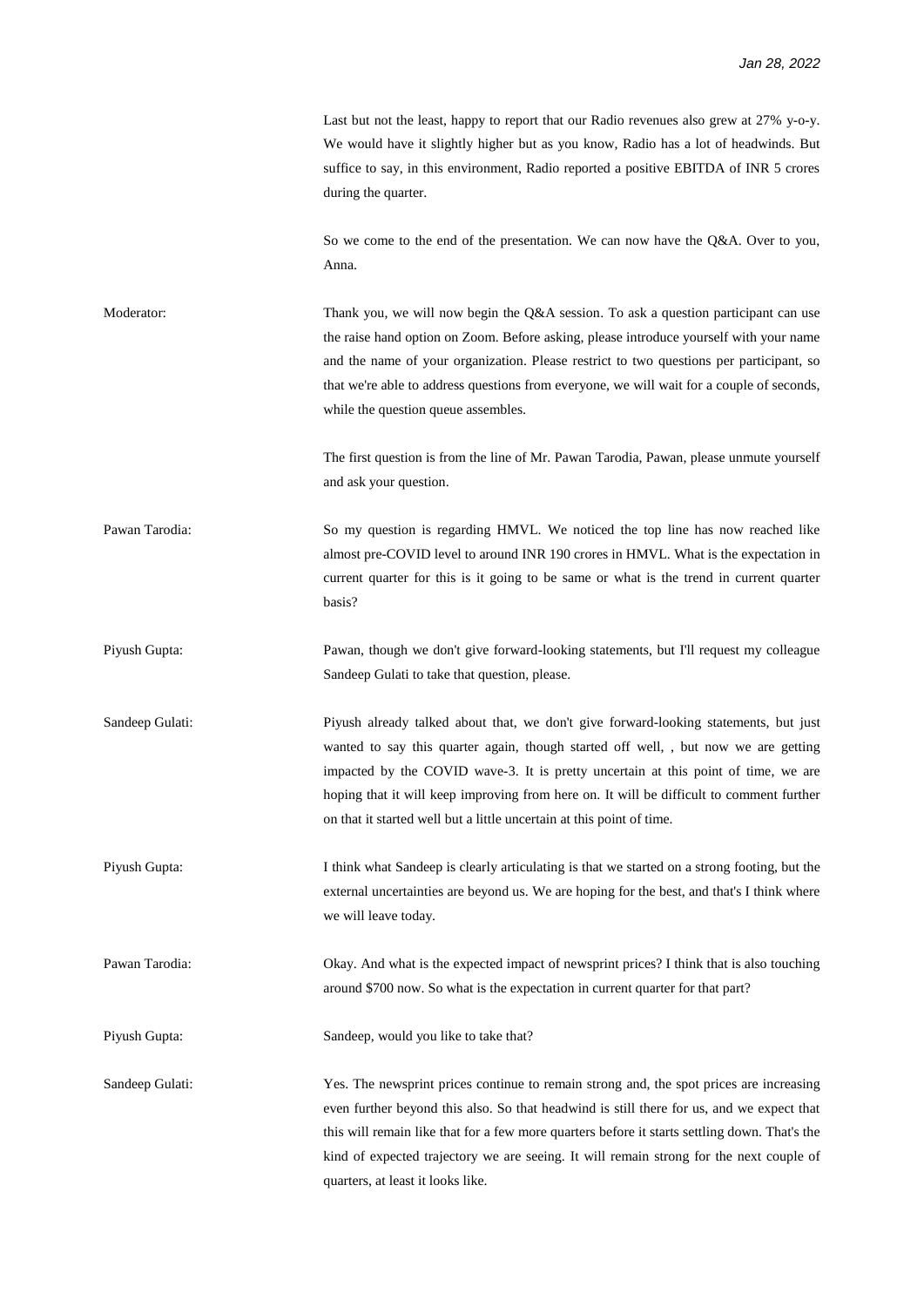| Pawan Tarodia:  | Okay. And what about the plans for better utilization of cash as for last 2-3 quarters, we<br>have seen it is not performing well in this low interest rate scenario?                                                                                                                                                                                                                                                                                                                                                                                                                                                                                                                                         |
|-----------------|---------------------------------------------------------------------------------------------------------------------------------------------------------------------------------------------------------------------------------------------------------------------------------------------------------------------------------------------------------------------------------------------------------------------------------------------------------------------------------------------------------------------------------------------------------------------------------------------------------------------------------------------------------------------------------------------------------------|
| Piyush Gupta:   | It's not exactly been bad if you look at the last 2-3 quarters and look at the cash number<br>that we had published in the balance sheet. I don't think it's a bad deal, but I will request<br>my colleague Anna to respond to that question.                                                                                                                                                                                                                                                                                                                                                                                                                                                                 |
| Anna Abraham:   | The impact on cash is also led by the fact that business has taken some cash in the first<br>part of this year. And it's only in quarter 3 that we have seen some sensitivity on the<br>return given the highly volatile environment right now. So that is a result of volatility<br>and it's expected to hopefully settle in another month when there is more clarity on the<br>monetary policies both by the Fed as well as by the RBI. Otherwise, it's been a fairly<br>healthy return for this year as well.                                                                                                                                                                                              |
|                 | Last year, of course, it was an unusually high return given the various rate actions and<br>the movements that were happening. But in this year too, the first half has been very<br>good. Quarter 3, there has been some softness led by volatility. And the drop in overall<br>cash is little and is more on account of the utilization business is taking.                                                                                                                                                                                                                                                                                                                                                 |
| Moderator:      | The next question is from Anish Jobalia.                                                                                                                                                                                                                                                                                                                                                                                                                                                                                                                                                                                                                                                                      |
| Anish Jobalia:  | My question is the recovery that you have seen in the Hindi business, so is it possible for<br>you to give some more breakdown around how has been the volume growth and how<br>has been the yield changes in this quarter versus the pre COVID quarter of Q3 FY '20<br>or, I mean, any comparable quarter that you can share?                                                                                                                                                                                                                                                                                                                                                                                |
| Piyush Gupta:   | Let me give you a high-level perspective on the volumes. As we've been maintaining the<br>volumes since our historical low last year, now has been on a gradual increase. As far as<br>Hindi is concerned, we are now close to more than 90% depending on market-by-market<br>edition by edition. If we look at the volumes, the volumes growth has been slow and<br>steady but has reached a critical level. Yields there is some susceptibility, of course,<br>because when the markets are coming down from a historical low, obviously, yield<br>action will take some time to go through this thing. For more details, I can request<br>Sandeep to basically share some details of the numbers with you. |
| Sandeep Gulati: | The only thing I will just add more into that is, Anish, that of course, you have seen that<br>we had a good recovery on the revenue side, and that's largely driven by volumes. Yield<br>is still under pressure, so the rates if you want to think it through. But good news is that<br>gradual recovery continues, and we have reached a pretty good state. Again, it's hard to<br>give exact numbers here because it just keeps moving between quarters, but it's still not<br>completely recovered from that standpoint. And we had to operate with the discounts to<br>continue to recover our overall business.                                                                                        |
| Anish Jobalia:  | Sir, I mean, sequentially, is there any improvement.                                                                                                                                                                                                                                                                                                                                                                                                                                                                                                                                                                                                                                                          |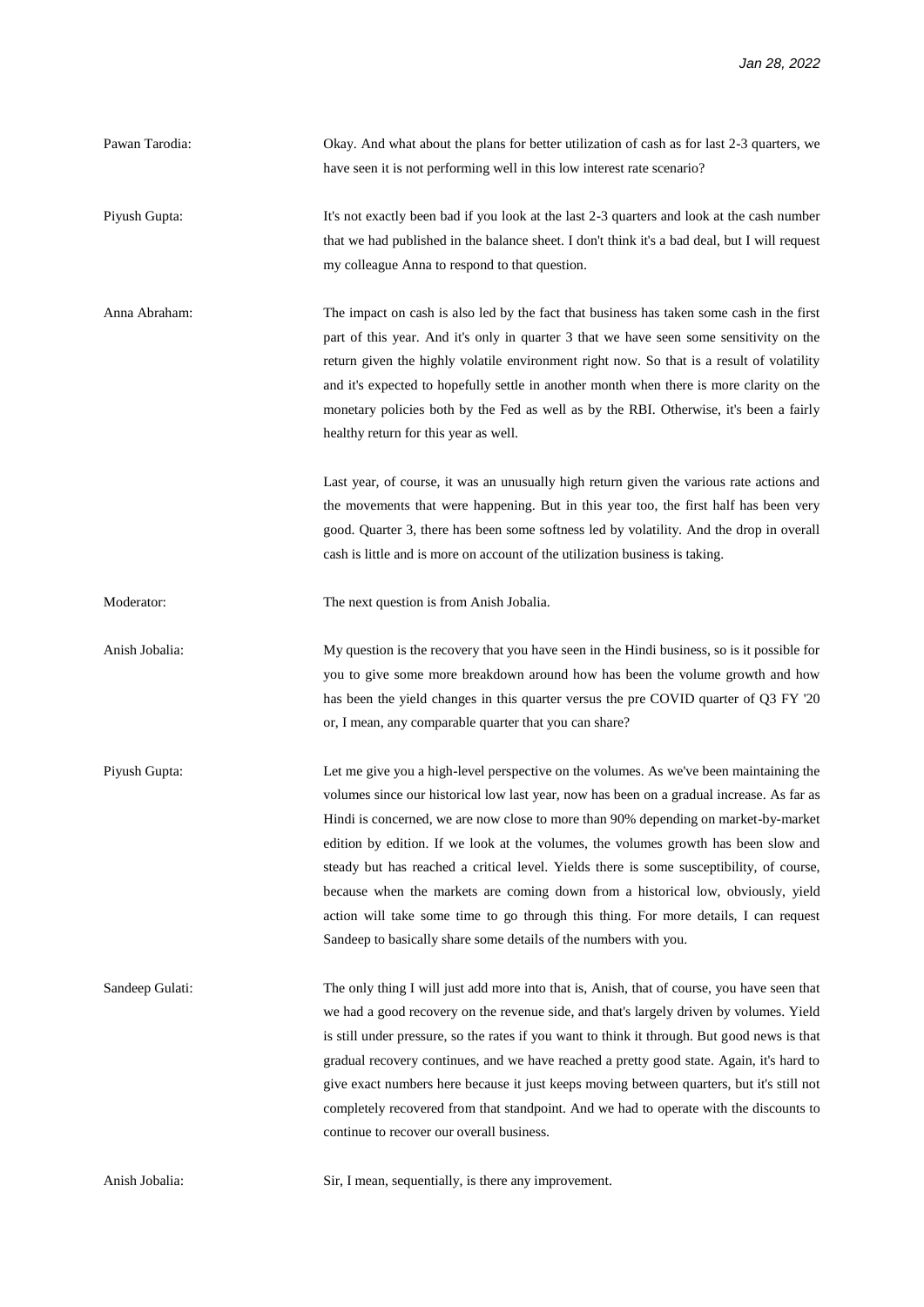| Sandeep Gulati: | Yes, sequentially, so it's improving, but it's gradual. It's not sharp. That's the only<br>comment I would make.                                                                                                                                                                                                                                                                                                                                                                                                                                                                                                                                                                                                                                                                                                                                                                                                                                                                                  |
|-----------------|---------------------------------------------------------------------------------------------------------------------------------------------------------------------------------------------------------------------------------------------------------------------------------------------------------------------------------------------------------------------------------------------------------------------------------------------------------------------------------------------------------------------------------------------------------------------------------------------------------------------------------------------------------------------------------------------------------------------------------------------------------------------------------------------------------------------------------------------------------------------------------------------------------------------------------------------------------------------------------------------------|
| Anish Jobalia:  | So at one point of time, we had a yield decline of 20%?                                                                                                                                                                                                                                                                                                                                                                                                                                                                                                                                                                                                                                                                                                                                                                                                                                                                                                                                           |
| Sandeep Gulati: | Yes.                                                                                                                                                                                                                                                                                                                                                                                                                                                                                                                                                                                                                                                                                                                                                                                                                                                                                                                                                                                              |
| Anish Jobalia:  | So does this continue or this gap is now narrowed down?                                                                                                                                                                                                                                                                                                                                                                                                                                                                                                                                                                                                                                                                                                                                                                                                                                                                                                                                           |
| Sandeep Gulati: | The gap is narrowing now. So that's the way I would look at it. Exactly, wouldn't<br>comment on that one. But the only thing I can directionally say that it is improving.                                                                                                                                                                                                                                                                                                                                                                                                                                                                                                                                                                                                                                                                                                                                                                                                                        |
| Anish Jobalia:  | If we look at the Q3 FY'20, I mean we did around like consolidated revenue of 208,<br>right, so versus we did 200, I mean, as published in the results. So if we are having a<br>decline of yields versus the pre COVID, right, because we are comparing it with pre<br>COVID, the yield decline because after that only started happening. So can you be<br>saying that then there is a volume growth of 15-20% over FY '20.                                                                                                                                                                                                                                                                                                                                                                                                                                                                                                                                                                     |
| Sandeep Gulati: | Yes, you're right. So volume growth is pretty robust versus 19-20. And that's what gives<br>us the confidence that the business is recovering well. And that's why gradually also it's<br>helping us move the pricing table in the direction.                                                                                                                                                                                                                                                                                                                                                                                                                                                                                                                                                                                                                                                                                                                                                     |
| Anish Jobalia:  | Would you now like to accept that the yields are now going to remain at lower levels? I<br>mean because, volume multiplier realization is already reached where we wanted. So<br>even the advertisers might now be looking like it's difficult to increase the yield once it's<br>taken down, right? So like now, is it right to expect that now yield recovery won't<br>happen, I mean, going forward and everything will be volume-driven growth? And how<br>do you see this in the FY $23$ ? Because now we have 2 quarters of without lockdown,<br>and lockdown has been like the major impact on the overall Print business overall, right,<br>so that's been the major reason. So now we have seen 2 good quarters without much<br>impact of lockdown. I mean you mentioned Q4 being there, but Q3, Q2 was not there.<br>So how are you seeing going forward now? Because I think the lockdowns impact is<br>going to only reduce gradually, to keep on reduced sequentially going forward. |
| Anna Abraham:   | Anish, I was just going to add saying that it's not really just lockdown, it's a question of<br>the general sentiments out there in the market when it comes to advertising spend.<br>Lockdown has more of an impact on the circulation as opposed to the advertising in<br>terms of operational constraints. When it comes to advertising revenue, it's more driven<br>by the market sentiment that is perceived by the advertisers. Obviously, when such an<br>event happens, the consumption-led spends tend to reduce, and therefore, the advertising<br>tend to reduce. But as Sandeep said, it's difficult for anybody to predict what will<br>happen because we really don't know how long all these problems will take time to<br>settle. But we are consistently seeing improvement in volumes, and we are also seeing<br>improvement in pricing. Of course, it is not to the extent and the speed at which we                                                                           |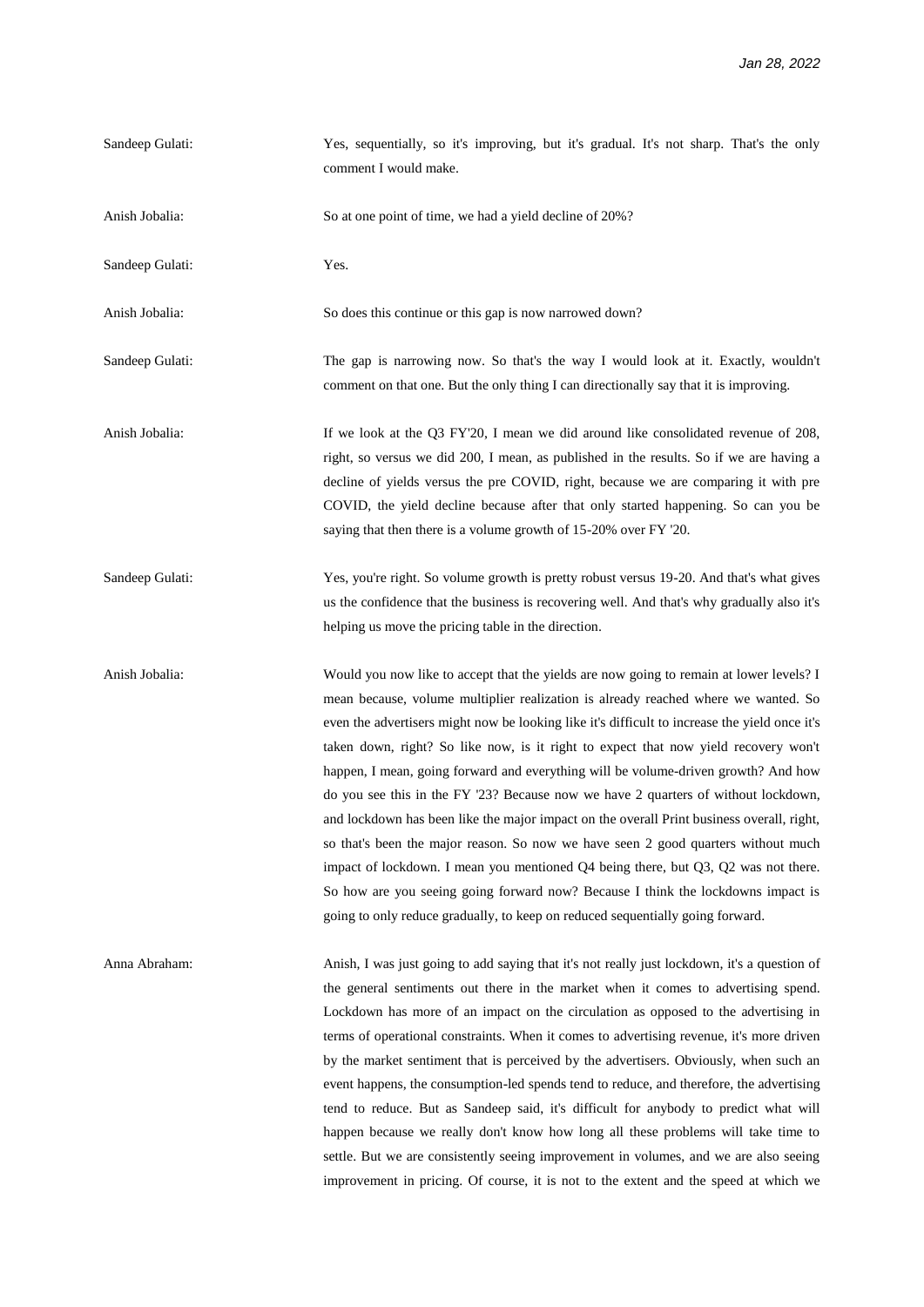would like to see. But as and when volumes come back, we believe that pricing power will increase. So difficult to predict, but it should be on that continued improvement because that's what we've been seeing on a sequential basis all throughout.

Moderator: Could I request you to return back in the queue? The next question is from Nikunj Thumar.

Nikunj Thumar So I just want to know the expansion plan of the printing in the newspaper business. Right now, we are only present in the couple of states in the North India side. Do we have any expansion plan of that? And then how company going forward will focus on digital things like apart from the traditional news printing business?

Piyush Gupta: Nikunj, so first of all, on the expansion plan, I think there is no massive expansion plan. This question we had discussed last time as well. But selectively in the markets where we feel there is a certain demand, we will definitely look at those markets and explore the market. But launching traditional newspaper in this market scenario is not beneficial as the cost benefit analysis doesn't add up. So there are no big expansion plans but we keep on evaluating niches, where there might be pockets of revenue sitting there.

> As far as the Digital business is concerned, that has been the focus for the company for the last 3 to 4 years. And as shown in the segment report, the digital business has done exceedingly well. And apart from that, if you remember that we had created a separate digital company by carving it out of HT Media some 3 years ago. And that company itself continues to grow very handsomely. Of course, there are digital businesses sitting in HT Media which are covered in the digital segment of HT Media results as well, and we continue to keep on focusing on the digital businesses because that's where a lot of growth is coming for the last many years. And of course, COVID has only accelerated that.

Nikunj Thumar: One last question. So I can see there are a couple of investments as well there from the HMVL like OYO and MobiKwik. So in future, do we have also planned to invest in some start-ups like this? Or how sure you are on those investments, like when you will start getting the returns from that?

Piyush Gupta: I have always articulated, most of these investments are under our AFE platform, from that perspective these are cashless investments. These are given against ads, so there are 2 benefits. One, of course, these become our permanent customers for a long time and second is that we are taking position in the new age growth companies with a clear expectation of a certain IRR. Now the question whether how soon can we expect returns is a million dollar question. India has churned out 43 unicorns last year, some of them have gone IPO and most IPOs are not doing well. I think that really is a very speculative question, and I will not go down that road. But our investment portfolio so far has done reasonably well, and we will be on lookout of great opportunities as and when they present themselves to us.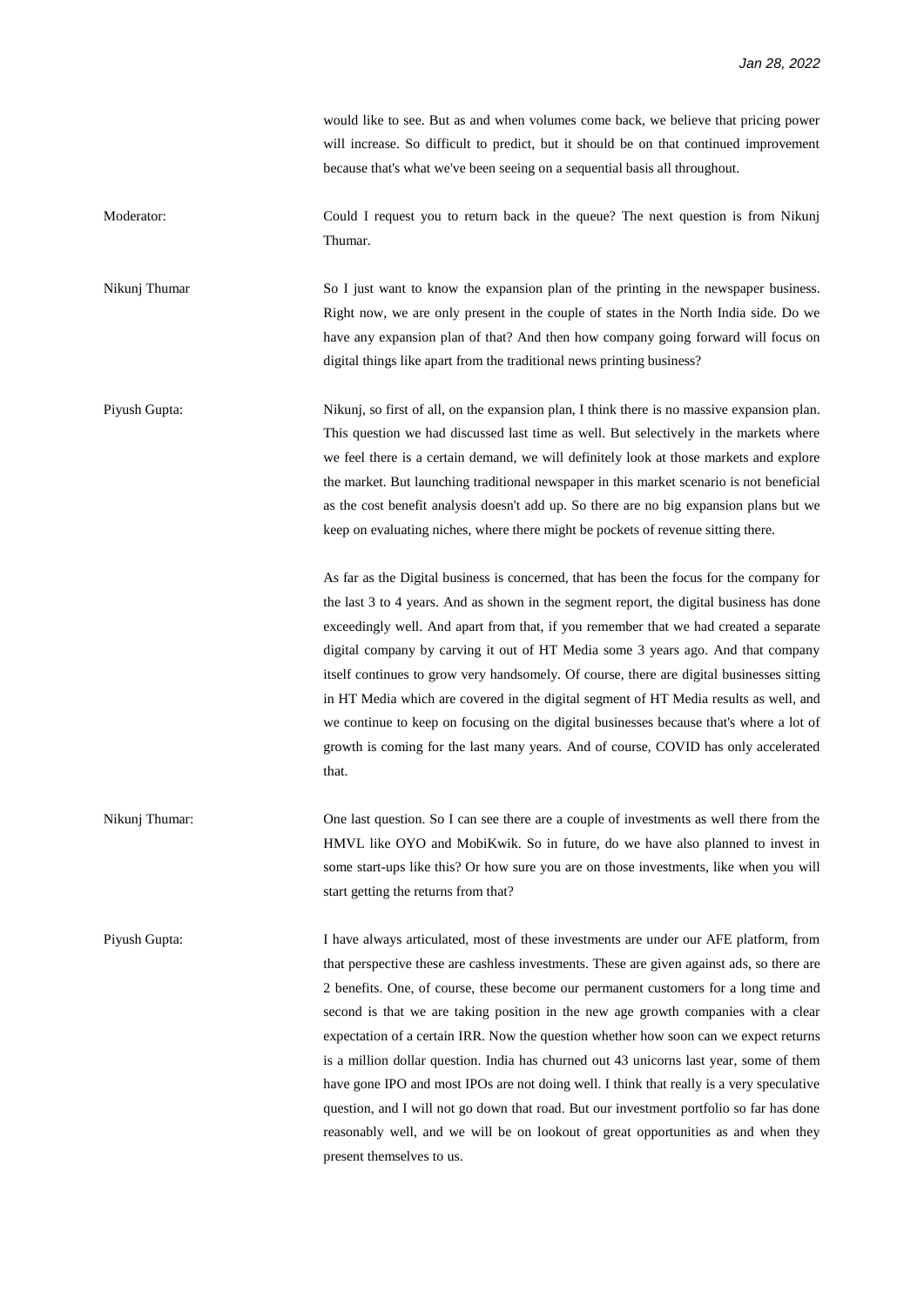| Moderator:    | The next question is from Tushar Sarda.                                                                                                                                                                                                                                                                                                                             |
|---------------|---------------------------------------------------------------------------------------------------------------------------------------------------------------------------------------------------------------------------------------------------------------------------------------------------------------------------------------------------------------------|
| Tushar Sarda: | Yes. Mine is just a bookkeeping question on Slide 9.                                                                                                                                                                                                                                                                                                                |
|               | Given on Slide 9 you have given ad revenue for Q3 '22 as INR 323 crores and<br>circulation revenue is INR 54 crores. Your operating revenue has shown is INR 396<br>crores. So what is the difference?                                                                                                                                                              |
| Anna Abraham: | Yes, there will be other streams of revenue like we have job work. There will be other<br>operating revenue that we get from scrap sales and other incidental income. All of that<br>together add up to the operating revenue.                                                                                                                                      |
| Tushar Sarda  | And this operating EBITDA is excluding the income on investments, right?                                                                                                                                                                                                                                                                                            |
| Anna Abraham: | Yes.                                                                                                                                                                                                                                                                                                                                                                |
| Tushar Sarda: | Okay. I just wanted this clarification.                                                                                                                                                                                                                                                                                                                             |
| Moderator:    | The next question is from Rahul. Since there is no response, we'll move to the next<br>participant. The next question is from Yash.                                                                                                                                                                                                                                 |
| Yash R        | It Is with regards to the ad revenue. You mentioned that volume is at around about 90%<br>of pre COVID levels. Am I right?                                                                                                                                                                                                                                          |
| Piyush Gupta: | Yes.                                                                                                                                                                                                                                                                                                                                                                |
| Yash R:       | Okay. This was for English or is it for both?                                                                                                                                                                                                                                                                                                                       |
| Piyush Gupta: | I gave you a blended number. So yes, if you go market by market, there are certain<br>markets where the ad volumes are actually 100% of pre COVID level, certain market<br>where it is about 80%. So I gave you a blended number of 90%. If you'll have to look at<br>in the Hindi and English parts and then market to market.                                     |
| Yash R        | Okay. And yield, like you said, is 15% higher than pre COVID over Q3 FY '20. So that<br>is also a blended number, right?                                                                                                                                                                                                                                            |
| Piyush Gupta: | No, we never said it's higher. We said it's lower.                                                                                                                                                                                                                                                                                                                  |
| Yash R:       | Sorry. I'm sorry, yield is lower, okay                                                                                                                                                                                                                                                                                                                              |
| Piyush Gupta: | Yes. So basically, what I'm saying is, yields are still not at a pre pandemic level. And<br>yield is a big challenge in spite of the fact that the volumes have really built to 90-95%,<br>in some cases, back to a 100% level. But going forward, you know how they will<br>correct, we were just answering to the participant earlier that it will only gradually |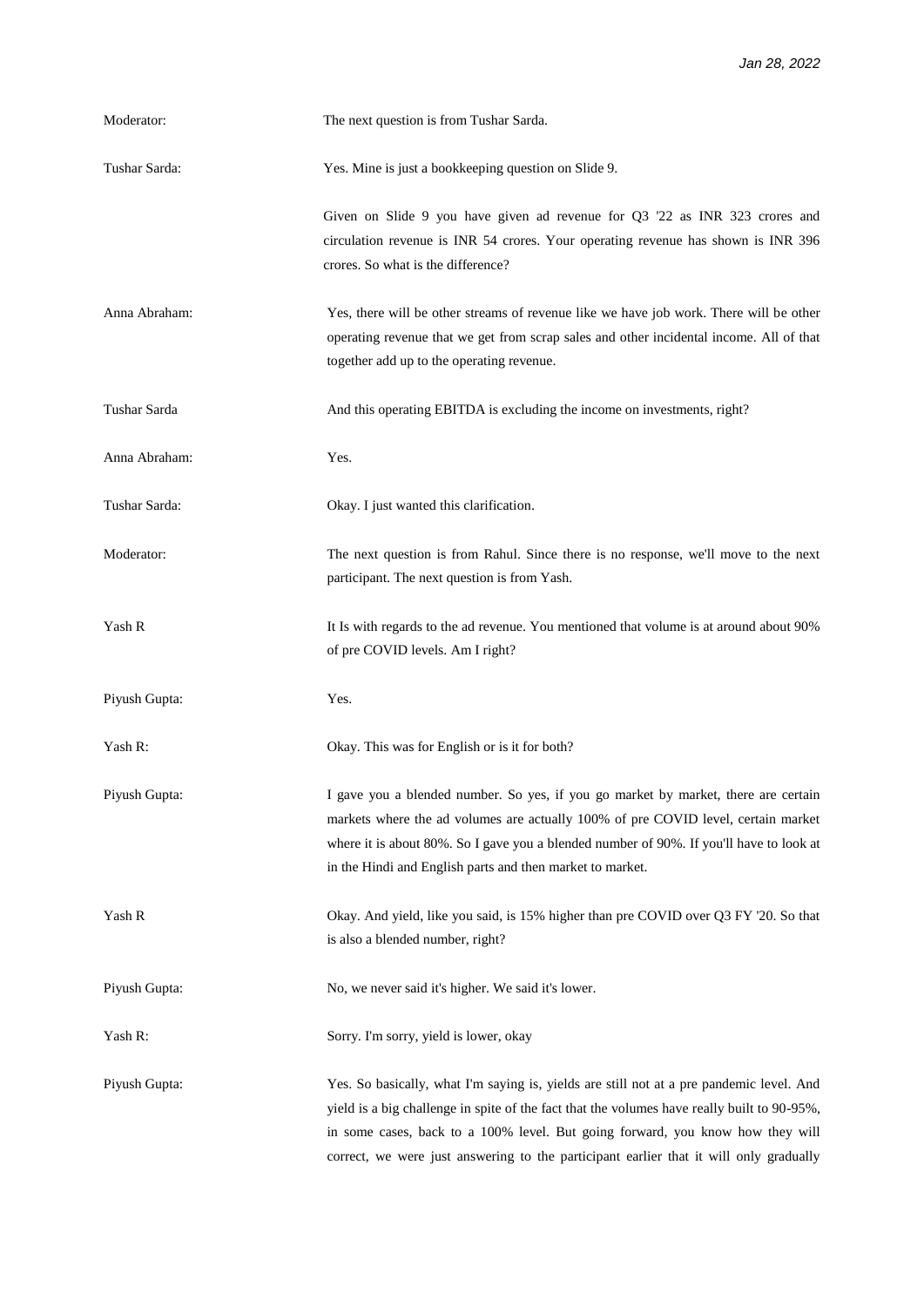|               | increase because in a market which is coming back from such a low, it's a very tough<br>journey to take pricing actions and that pricing power will come slowly and gradually.                                                                      |
|---------------|-----------------------------------------------------------------------------------------------------------------------------------------------------------------------------------------------------------------------------------------------------|
| Yash R        | Yield will continue to remain under pressure is what you're saying?                                                                                                                                                                                 |
| Piyush Gupta: | Yes.                                                                                                                                                                                                                                                |
| Yash R:       | Okay. Now I can see in the investor presentation that it has mentioned that there has<br>been increase in the realization per copy. So is that on account of cover price increase<br>was done during the quarter?                                   |
| Piyush Gupta: | Yes, it is basically both cover price and subscription price that we have taken across<br>markets.                                                                                                                                                  |
| Yash R:       | So that was across English and language for HMVL as well.                                                                                                                                                                                           |
| Piyush Gupta: | Not exactly across all markets, but absolutely, yes, across English and Hindi, but we<br>have taken selectively in markets depending on the competitive actions.                                                                                    |
| Yash R:       | Any percentage that you've done?                                                                                                                                                                                                                    |
| Piyush Gupta: | I won't know that number, but it depends upon the market dynamics, I won't have that<br>number for you.                                                                                                                                             |
| Yash R:       | Okay. And you've mentioned copies have increased as well, right, the circulation?                                                                                                                                                                   |
| Piyush Gupta: | Yes.                                                                                                                                                                                                                                                |
| Yash R:       | Where are we now in terms of percentage of pre COVID level?                                                                                                                                                                                         |
| Piyush Gupta: | You have to go market by market, on Hindi, if we look at the copies, I think the copies<br>are pretty close to the pre COVID levels. But on English, I think we are still close to<br>about 75 to 80%.                                              |
| Yash R:       | Okay. And where are we in the newsprint cost, the cost for the quarter?                                                                                                                                                                             |
| Anna Abraham: | Around 45,000, yes.                                                                                                                                                                                                                                 |
| Yash R:       | 45,000. We, of course, expect any increase in the coming quarters, I mean, depending<br>on?                                                                                                                                                         |
| Anna Abraham: | We are expecting an increase, but it may not be a substantial increase because we still<br>have some inventory which we are holding, for which is cost is lower. But the purchase<br>rate is high, so in the year to come, we will see that impact. |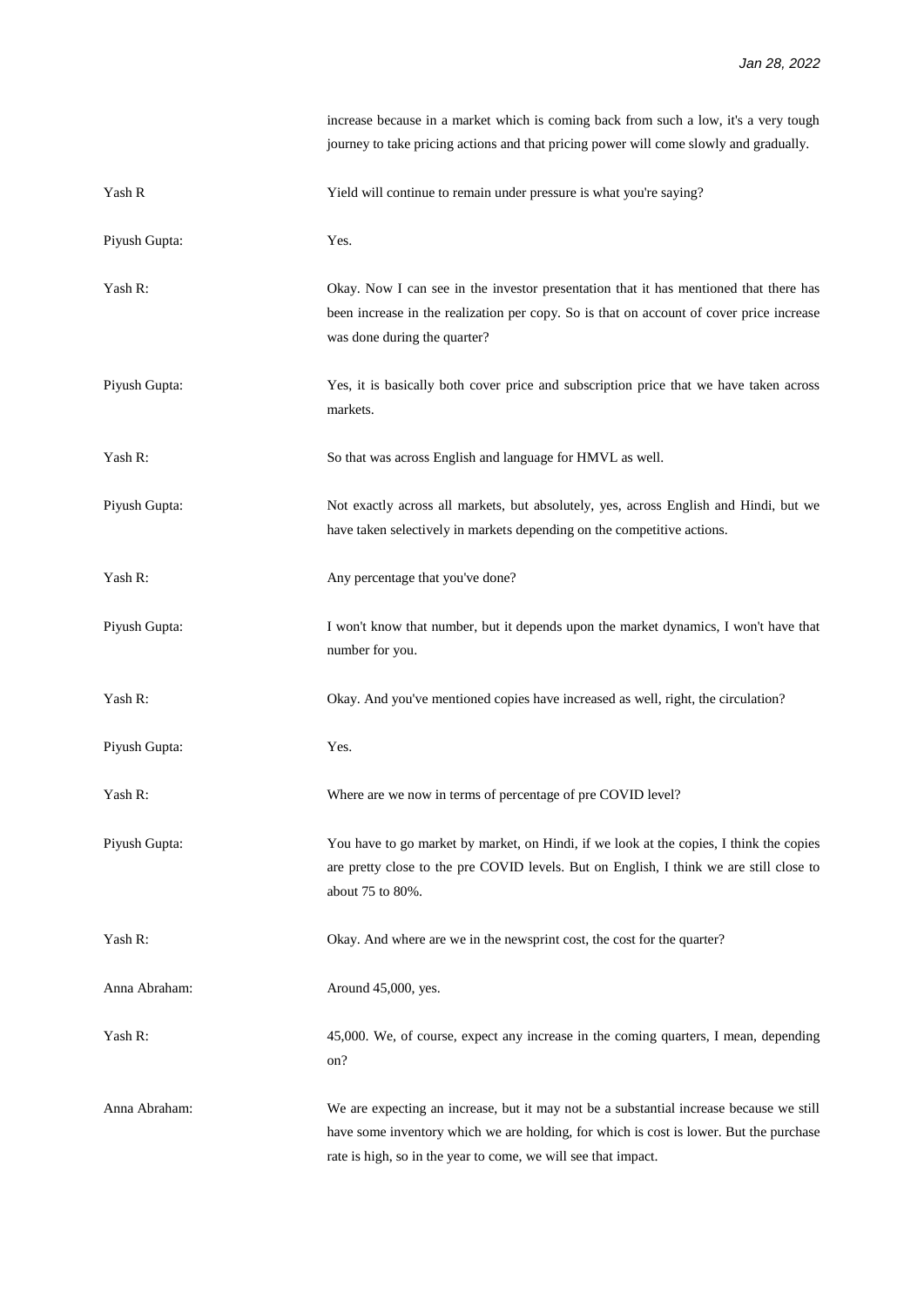| Yash R:       | And this 45,000 is a blended cost of imported and domestic as well.                                                                                                                                                                                                                                                                                                                                                                                                                                                                                                                                                                                                                                                                                                                                                                                                                                                                                                                                                                                                                                                                                                                                                                                                  |
|---------------|----------------------------------------------------------------------------------------------------------------------------------------------------------------------------------------------------------------------------------------------------------------------------------------------------------------------------------------------------------------------------------------------------------------------------------------------------------------------------------------------------------------------------------------------------------------------------------------------------------------------------------------------------------------------------------------------------------------------------------------------------------------------------------------------------------------------------------------------------------------------------------------------------------------------------------------------------------------------------------------------------------------------------------------------------------------------------------------------------------------------------------------------------------------------------------------------------------------------------------------------------------------------|
| Anna Abraham: | That's correct.                                                                                                                                                                                                                                                                                                                                                                                                                                                                                                                                                                                                                                                                                                                                                                                                                                                                                                                                                                                                                                                                                                                                                                                                                                                      |
| Moderator:    | The next question is from Tushar Sarda.                                                                                                                                                                                                                                                                                                                                                                                                                                                                                                                                                                                                                                                                                                                                                                                                                                                                                                                                                                                                                                                                                                                                                                                                                              |
| Tushar Sarda: | I wanted to know, there is this scheme of arrangement which is pending. So what is the<br>status? And does the ratio remain the same as the original one?                                                                                                                                                                                                                                                                                                                                                                                                                                                                                                                                                                                                                                                                                                                                                                                                                                                                                                                                                                                                                                                                                                            |
| Piyush Gupta: | Yes Tushar, the scheme of arrangement is with both Delhi NCLT and Mumbai NCLT.<br>The ratio remains the same, which was developed after the valuation of all the<br>companies participating in the scheme of arrangement. Depending on the NCLT's<br>pronouncement as and when the meetings happen, the scheme will go ahead.                                                                                                                                                                                                                                                                                                                                                                                                                                                                                                                                                                                                                                                                                                                                                                                                                                                                                                                                        |
| Tushar Sarda: | Okay. Because if I'm looking at the price of this company's Digicontent and Next<br>Mediaworks, then the ratio looks not in favour of shareholders of those companies. So<br>why is the market price not in sync?                                                                                                                                                                                                                                                                                                                                                                                                                                                                                                                                                                                                                                                                                                                                                                                                                                                                                                                                                                                                                                                    |
| Piyush Gupta: | I think that's the classical dichotomy which in the earlier calls also we had articulated<br>because the only comparison that generally most of the investors do is to the market<br>prices. Of course, markets are rational, but they are not currently factoring in. So if you<br>go to the scheme document on the NSE website or the BSE website, the rationale<br>behind these schemes are multi-fold. The customer behaviour which has changed, they<br>want a bundled product, to clean up the capital structure and get various synergies are<br>driving this whole arrangement. Now of course, some of these companies are not as<br>widely traded, and hence, the market price is not truly reflecting whereas market is<br>discounting some other companies. So this valuation was done not just on trading prices<br>but also an intrinsic value and the DCF factors depending on their earning capacity and<br>also net asset method. I really can't comment on market prices, but I would presume<br>that eventually the market prices should converge. But this scheme is very good for all<br>the shareholders who would like to participate in the journey, whereby we as HT Media<br>Group are able to take a joint proposition to the advertisers. |
| Tushar Sarda  | No, I understand before you announce the scheme, the prices could divert. But once the<br>scheme has announced the price, you should have been more in sync. There's any other<br>reason? I have one more question. The networth of HT Media is in excess of INR 2,000<br>crores. It's a very cash-rich company, but market cap is only INR 700 crores. So what is<br>the management doing to unlock the value? Or are you happy with this kind of market<br>cap?                                                                                                                                                                                                                                                                                                                                                                                                                                                                                                                                                                                                                                                                                                                                                                                                    |
| Piyush Gupta: | No, we are absolutely not happy with this current kind of market cap. If you look B2B<br>price to book or price to earnings, of course, it's very dismal. One of the reasons that we<br>are bringing this scheme together is also to address this whole piece. But various other<br>revenue streams that we are trying to kick start, like I spoke about Digital, we also tried<br>something in the cricket stream at a certain proposition or a business value that we did.                                                                                                                                                                                                                                                                                                                                                                                                                                                                                                                                                                                                                                                                                                                                                                                         |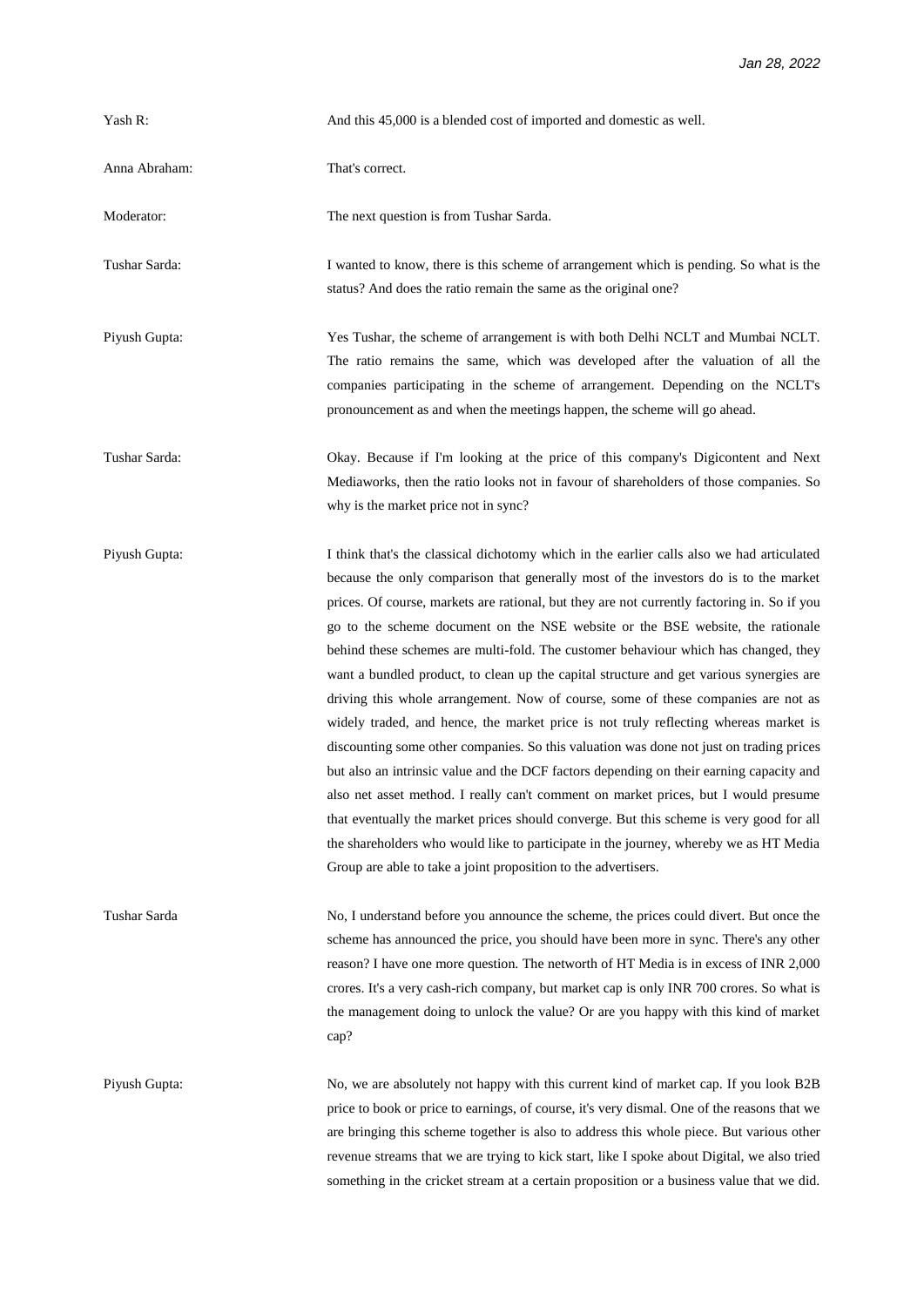All those things are taking some time, but obviously, are we happy with the market share, we are not. What would we do? We will allocate capital in the best possible sustainable manner for value creation for all shareholders, majority and minority. But really, the other trend which we have seen, all the listed publication companies have been de-rated by the market over the last few years very sharply. Now that is very unfortunate given the healthy results that we have seen even this quarter. But the other fact also is that the COVID had impacted all the publication companies in a very sharp manner. I hope that the market prices correct themselves in the mid to long term, and we are taking whatever actions we can to the best of our ability.

Tushar Sarda: I don't know if you read about this New York Times reinvented itself, and now they have a fairly strong digital content. And the market cap has multi-fold over the last 5-7 years. I think it may be a good case study for you to look at and see how shareholder value gets created.

Piyush Gupta: Absolutely, you're right. As a matter of fact, we are in touch with New York Times on a pretty regular basis. New York Times team has basically visited us in India, and we have gone over those case studies. And that was one of the reasons, we had crafted out Digicontent Limited, and as you can see, the business performance DCL results came two days before yesterday, you would have seen the growth in the business. So we are trying to create shareholder value, but the value will get created across multiple counters. Now we are trying to clean up the capital structure therefore, I think that in the mid to long term, the shareholders will definitely get a value with the business performance that we turn out.

Moderator: The next question is from Mr. Mohit Kumra.

Mohit Kumra: So I have 2 questions. The first one is that your holding in OYO, MobiKwik etc. Whatever holdings you have, do you plan to be a seller during the IPO? Or do you plan to hold on to these strategic long term- investments or strategic/long term?

Piyush Gupta: It depends upon the IPO, the timing and the valuation. And right now, everyone is relooking at their IPO or the go-to-market strategy in terms of fundraising. But we definitely plan to monetize. Now whether we will use IPO as the window or post IPO remains to be seen, but we don't want to hold these for the long term, and we will look at a strategic exit wherever we can find one.

Mohit Kumra: Okay. That was a very clear answer. But my second question is that in the last couple of meetings, you have been mentioning this, I'm specifically talking in terms of Hindustan Media Ventures, as a shareholder of Hindustan Media Ventures. You have been mentioning this corporate reorganization. And it seems to imply that once this is done in a quarter or 2 quarters or 3 quarters, whenever the time takes, there will be some significant action from your management in terms of return of excess cash, and this is I'm speculating a little. But am I thinking in the right direction? Is this where the management is thinking Part A and Part B? You also made a very, very aggressive bid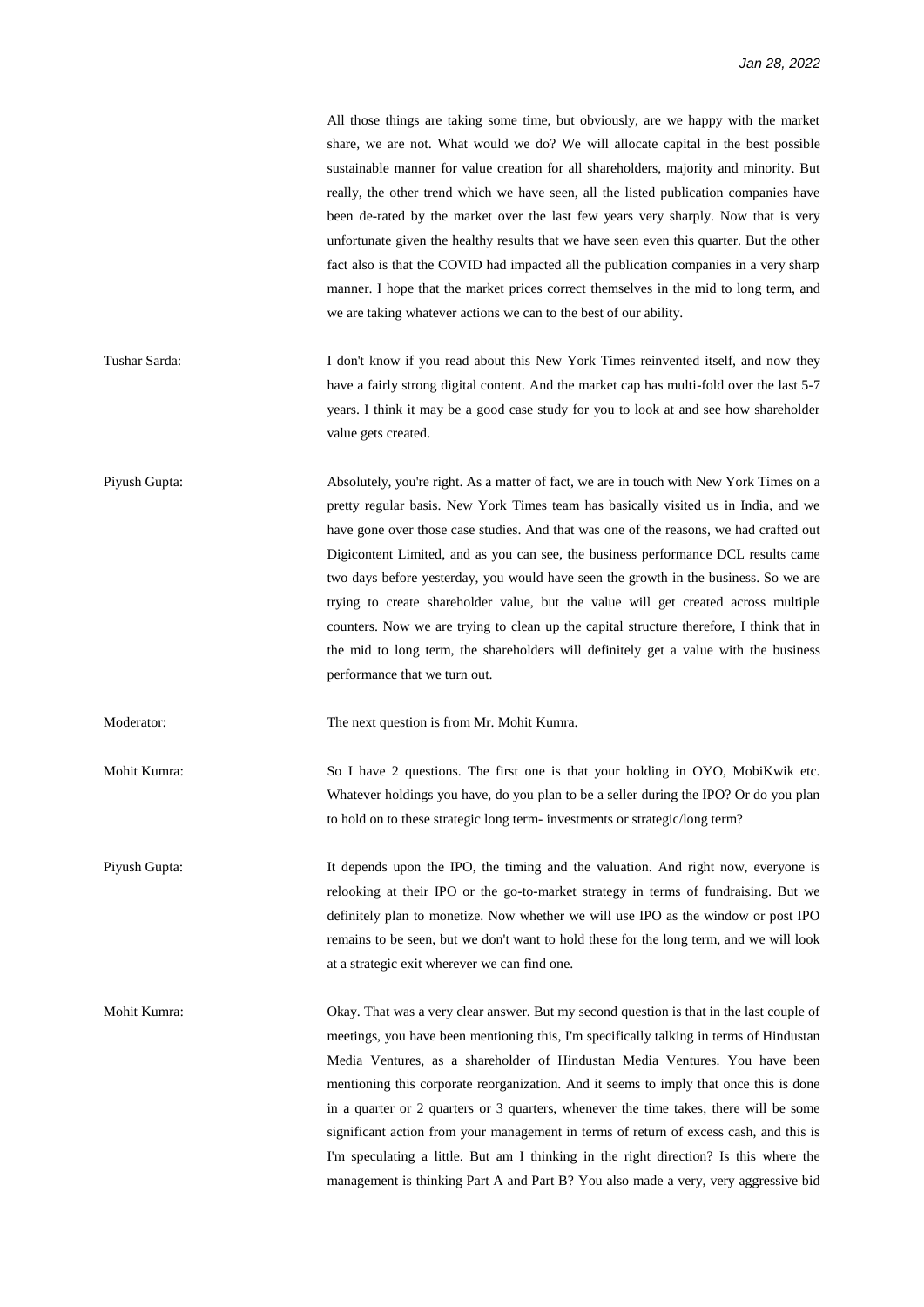|               | for some IPL team at maybe INR 4100 crores or something, which is the amount of<br>cash you have. So which direction are you looking at? Because holding cash in treasury<br>and then discussing what returns the treasury is giving is not the best form, you would<br>agree, right?                                                                                                                                                                                                                                                                                                         |
|---------------|-----------------------------------------------------------------------------------------------------------------------------------------------------------------------------------------------------------------------------------------------------------------------------------------------------------------------------------------------------------------------------------------------------------------------------------------------------------------------------------------------------------------------------------------------------------------------------------------------|
| Piyush Gupta: | On the first part of your question, where you said that we've been indicating certain<br>reorganization at the HMVL level, I don't think we've ever said that. Even the scheme<br>of arrangement, which is currently with NCLT is at an HTML level, not at HMVL<br>level. What we've been indicating is to clean up the capital structure and to have a joint<br>offering to the customer. We are trying to integrate Next Mediaworks, HT Media and<br>Digicontent Limited. HMVL is on the side. So that's point number one. What was the<br>second point?                                    |
| Mohit:        | My second point is that in the bigger scheme of things, are you looking at utilizing cash<br>in some way because you made a very aggressive bid for cricket team, which you did<br>not win?                                                                                                                                                                                                                                                                                                                                                                                                   |
| Piyush Gupta: | Yes, which we did not win. On the capital allocation, we don't want to hold cash to<br>eternity. We obviously want to deploy for a long sustainable value creation, as I said<br>earlier. Now whether that will come from IPL or organic routes. whereby one of the<br>earlier participants was also asking about the expansion of printing facilities or<br>deploying that money in digital is something that the Board always discusses. We will<br>do whatever will give the best value to all shareholders on a sustainable basis. That's all<br>I can say, unfortunately, at this stage. |
| Moderator:    | The next question is from Kunal Gera.                                                                                                                                                                                                                                                                                                                                                                                                                                                                                                                                                         |
| Kunal Gera:   | You talked about auto being muted for you in the quarter. Is that related to the chip<br>shortage anyway?                                                                                                                                                                                                                                                                                                                                                                                                                                                                                     |
| Piyush Gupta: | That is one of the reasons. The second reason is that a lot of auto launches have been<br>postponed by the OEMs. So that's the second reason.                                                                                                                                                                                                                                                                                                                                                                                                                                                 |
| Kunal Gera:   | Historically, how much has auto been contributing as a percentage to get an<br>understanding and how much did it contribute last quarter for us to get an<br>understanding of how much has been the impact?                                                                                                                                                                                                                                                                                                                                                                                   |
| Piyush Gupta: | Anna, would you like to take that?                                                                                                                                                                                                                                                                                                                                                                                                                                                                                                                                                            |
| Anna Abraham: | We can't share an exact percentage, but typically it is in the top 5 category of<br>advertisers for us.                                                                                                                                                                                                                                                                                                                                                                                                                                                                                       |
| Kunal Gera:   | Okay. And how did it feature in this?                                                                                                                                                                                                                                                                                                                                                                                                                                                                                                                                                         |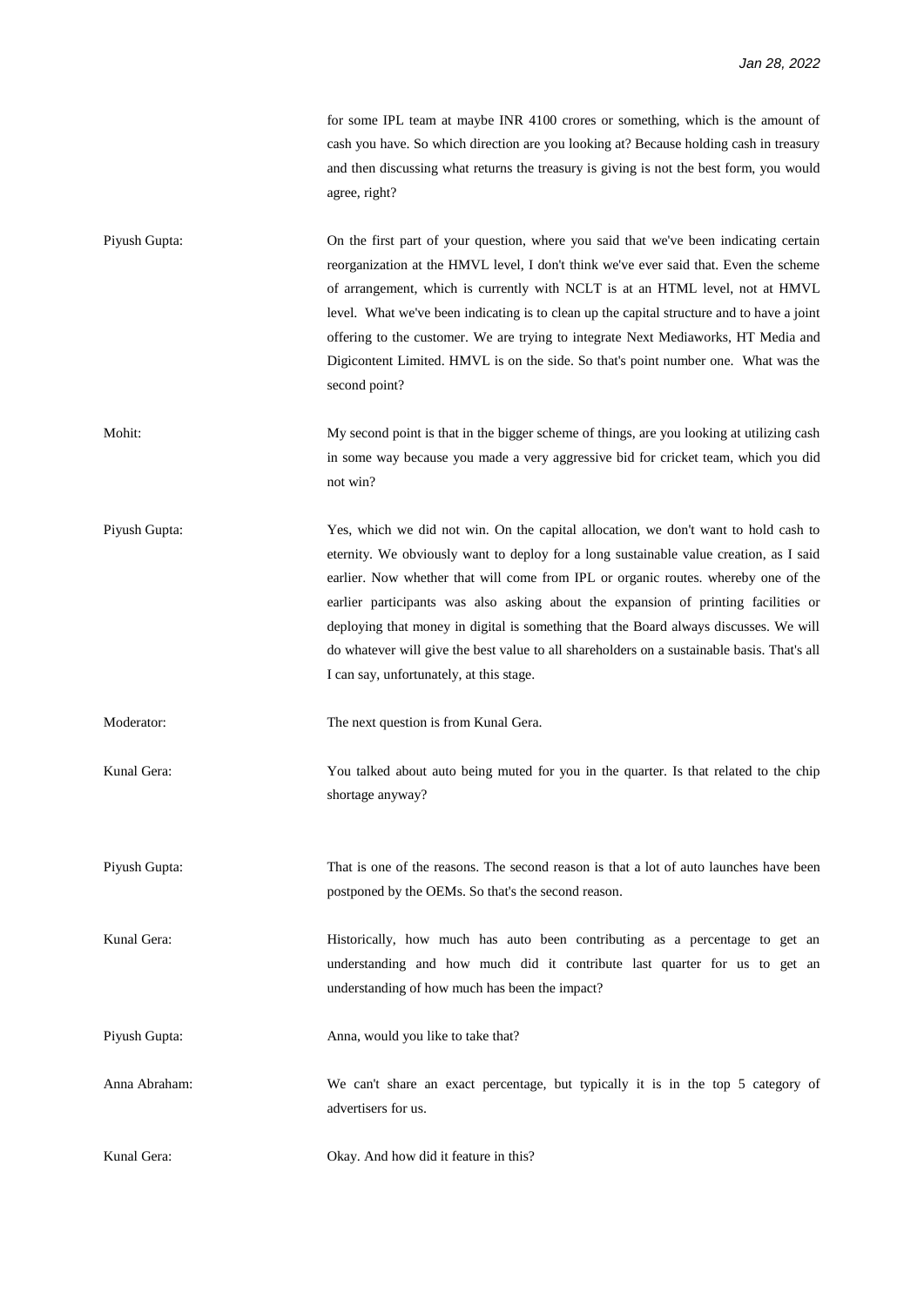| Anna Abraham:   | It has been a negative growth.                                                                                                                                                                                                                                                                                                                                                                                                                                                                                                                                                                                                                                                                                                                                                                                                                          |
|-----------------|---------------------------------------------------------------------------------------------------------------------------------------------------------------------------------------------------------------------------------------------------------------------------------------------------------------------------------------------------------------------------------------------------------------------------------------------------------------------------------------------------------------------------------------------------------------------------------------------------------------------------------------------------------------------------------------------------------------------------------------------------------------------------------------------------------------------------------------------------------|
| Kunal Gera:     | I understand the top 5 or it's actually slipped down the pull?                                                                                                                                                                                                                                                                                                                                                                                                                                                                                                                                                                                                                                                                                                                                                                                          |
| Anna Abraham:   | It will be in the top 5 still.                                                                                                                                                                                                                                                                                                                                                                                                                                                                                                                                                                                                                                                                                                                                                                                                                          |
| Piyush Gupta:   | It did not fall off the place, if that's the answer. I think in the top 5, because of the<br>impending state election, the government did a lot of campaigning etc. So autos,<br>because of the inherent problem, if not in the 5, I mean it would have come to a 6 or 7,<br>but we've not seen it like that. But it's not like totally fallen off the cliff or gone away.                                                                                                                                                                                                                                                                                                                                                                                                                                                                              |
| Kunal Gera:     | And how long do you see this challenge remain?                                                                                                                                                                                                                                                                                                                                                                                                                                                                                                                                                                                                                                                                                                                                                                                                          |
| Piyush Gupta:   | Well, the government is trying to get manufactured chips now and god knows they'll be<br>able to do this. I think one thing to understand is that advertising is a derived demand<br>business. It depends upon the state of the underlying companies who are taking a<br>campaign to the market. Now autos have had a certain headwind in the last 2 quarters.<br>Actually, sometimes A category fires, sometimes B category fires So this auto will keep<br>on changing, but let's see where it goes. But auto, I believe, as long as India auto<br>penetration is what it is, now it might change to EV, it might change to various other<br>forms. But I think as long as India is underpenetrated in autos and autos will sell, I think<br>their campaigns will definitely come. But of course, they have to tide over their own<br>companies also. |
| Moderator:      | The next question is from Amit Mehendale.                                                                                                                                                                                                                                                                                                                                                                                                                                                                                                                                                                                                                                                                                                                                                                                                               |
| Amit Mehendale  | I just wanted to understand what is the value of some of these OYO, MobiKwik, that<br>kind of the stake that we are holding. Can you articulate some number that at the<br>current market value you can value?                                                                                                                                                                                                                                                                                                                                                                                                                                                                                                                                                                                                                                          |
| Piyush Gupta:   | I can't give you the value. But as a principle of our investment, we don't take substantial<br>stakes in any of these companies as one of the guiding principles is there for the<br>marketing spend within our company. And these are mark-to-market basis whatever our<br>other prevailing prices.                                                                                                                                                                                                                                                                                                                                                                                                                                                                                                                                                    |
|                 | But from our balance sheet point of view, these are substantial investments, and we<br>would definitely look at monetizing them whenever the opportunity presents itself.<br>Right now, for the last 1 month, of course, the wind has blown in a different direction.<br>But given some of these companies have a very successful business model and the<br>COVID is also a transitory thing, we believe that we will be able to monetize them very<br>healthily. Some part of that in the past we have also monetized, and those numbers have<br>already flown into the financials.                                                                                                                                                                                                                                                                    |
| Amit Mehendale: | Right. Maybe you can articulate value of the unlisted book asset, some directional<br>number, like, say, INR 300 crores some number, direction number.                                                                                                                                                                                                                                                                                                                                                                                                                                                                                                                                                                                                                                                                                                  |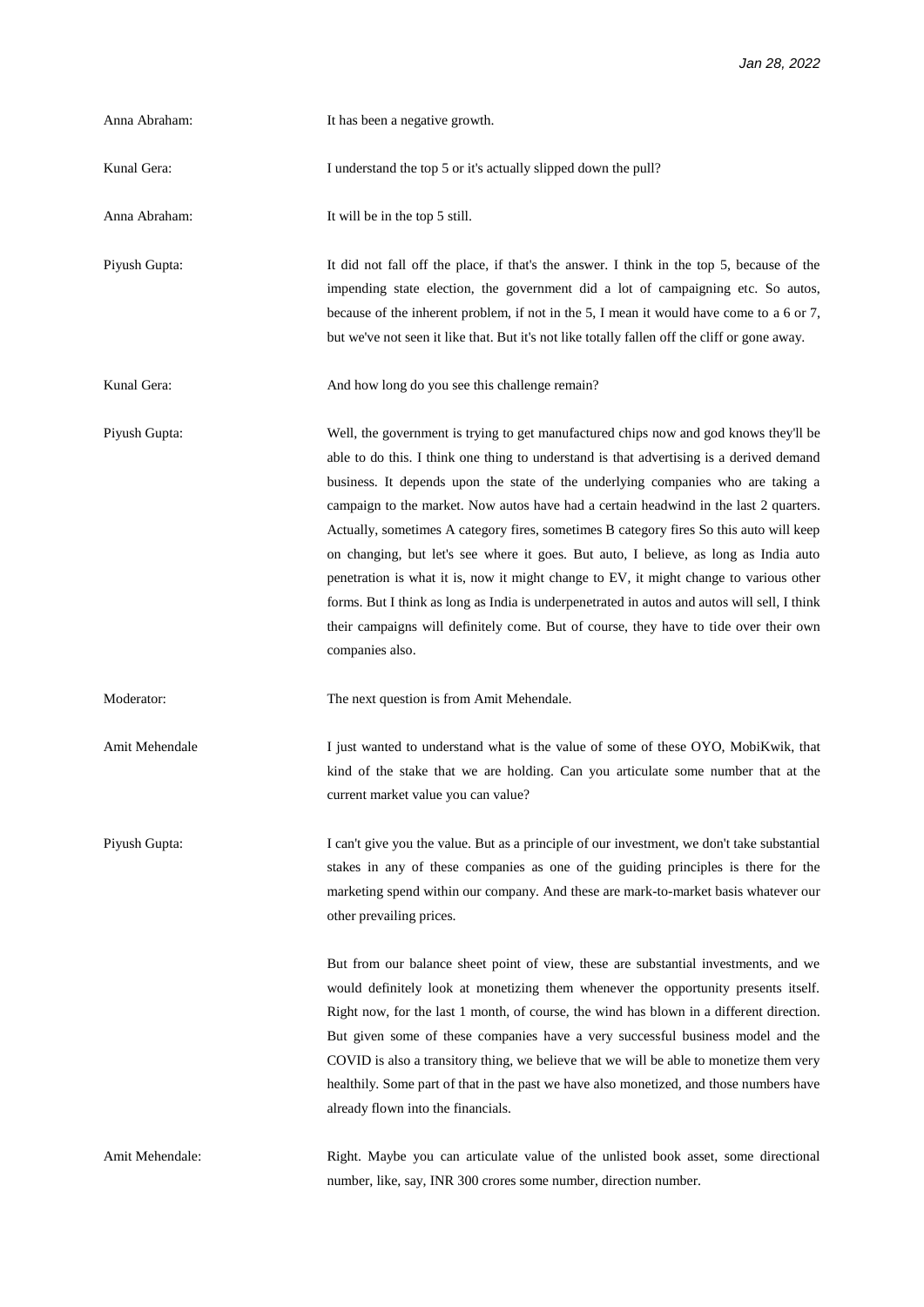| Piyush Gupta:  | At a program level, it will be more than that. I don't want to give the numbers because<br>this is an open public call, but it will be definitely more than that.                                                                                                                                                                                                                             |
|----------------|-----------------------------------------------------------------------------------------------------------------------------------------------------------------------------------------------------------------------------------------------------------------------------------------------------------------------------------------------------------------------------------------------|
| Moderator:     | Next, we have a follow-up from Anish Jobalia.                                                                                                                                                                                                                                                                                                                                                 |
| Anish Jobalia: | Sir, I want to dissect your Hindi advertising numbers a bit better. So INR 148 crores we<br>did in this quarter. So how much would be the impact of the state election and this also<br>being a festive quarter? So I just want to understand the impact of these 2 on our<br>advertising revenues in this quarter.                                                                           |
| Anna Abraham:  | , we won't be able to give you such level of details, I'm sorry.                                                                                                                                                                                                                                                                                                                              |
| Anish Jobalia: | Okay. And secondly, but directionally also, is it possible for you to us to help us to<br>understand?                                                                                                                                                                                                                                                                                         |
| Anna Abraham:  | No, we can't give you a breakup but as we mentioned, we had a good festive this<br>quarter better than the festive last year. So festive has also contributed. Government<br>spending has also contributed.                                                                                                                                                                                   |
| Anish Jobalia: | Secondly, coming to the Radio, so we have obviously seen a very good recovery in the<br>industry as well as for HT. So I just want to understand for us like, I understand you<br>have mentioned the presentation that sales volume recovery. But is there any<br>improvement in the yields also seen on the Radio side? What are your thoughts?                                              |
| Piyush Gupta:  | It's a very tough journey, my friend. As I said in the presentation, Radio yields are in<br>the down space right now. We as a company are making the effort. The industry itself is<br>making an effort. But again, what happened in the second week of January and again<br>the demand softened a little bit, is not helping that journey. So Radio yields will take<br>some time, for sure. |
| Moderator:     | Next, we have a follow-up from Tushar Sarda.                                                                                                                                                                                                                                                                                                                                                  |
| Tushar Sarda   | The Digicontent is your subsidiary, right? And that's a digital content. So how do you<br>consolidate because Digicontent Q3 revenue is INR 87 crores.                                                                                                                                                                                                                                        |
| Piyush Gupta:  | Tushar, just a factual correction. Digicontent is not a subsidiary. It's a parallel company<br>to HT Media. And if you remember, the scheme of arrangement, shareholders of HT<br>Media were issued shares in Digicontent and the company was listed 3 years ago. It's<br>not a subsidiary.                                                                                                   |
| Anna Abraham:  | So it's not consolidated. The results are not consolidated.                                                                                                                                                                                                                                                                                                                                   |
| Tushar Sarda   | So it's held by your parent company. Okay. Okay. I made a mistake, sorry. Okay. I have<br>a follow-up on my previous discussion. What is your 3- to 5-year target for turnover,                                                                                                                                                                                                               |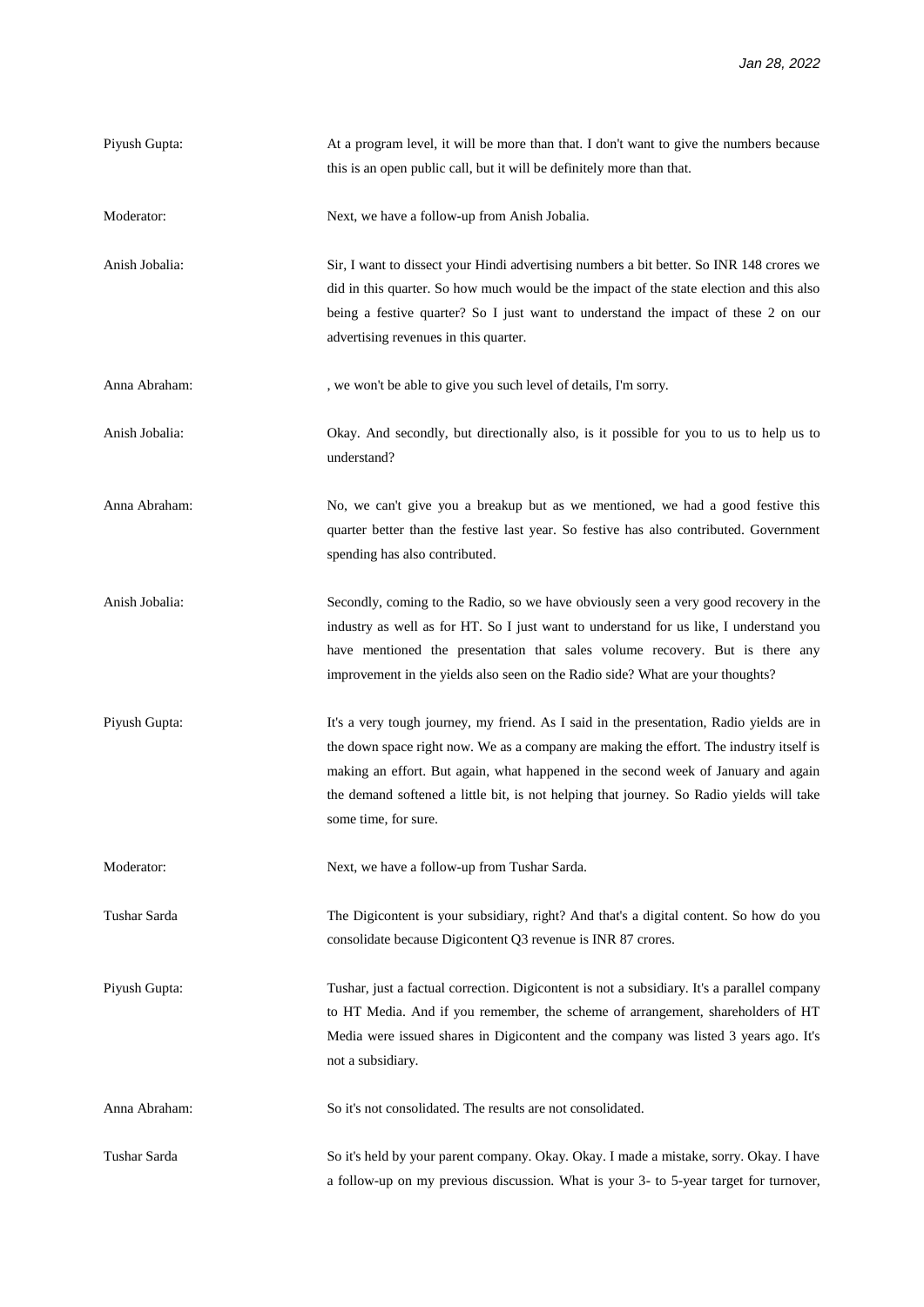EBITDA, ROC, ROE kind of thing? Because creating shareholder value is important. And if you can give a road path, road map as to how that will happen, it will help all of us understand your future better. And HT Media is very strong. Mint is my favourite newspaper, but still the value is not there.

Piyush Gupta: In these times, as they say, looking out into the future is a fool's game, but you can call me a fool after the call, but that's beside the point. 2 or 3 big trends that we've been seeing not now but for the last 3 years, and we've been trying to act on that. What is the first big trend? The first big trend is we are still extremely profitable and a cash-rich company. Hence, there's capital, and we want to deploy that capital effectively to create long-term sustainable revenue streams. Hence Digicontent Limited happened. We also bid for a certain acquisition, which obviously did not happen. And we are looking at some more things, which is the Board's prerogative. That's trend number one.

> Trend number two, clearly, we know for a fact that from a market perspective, most of the publications stock prices have been run down in the market because the market is basically at this point in time not seeing a long-term value in this whole bit. Now our share price is no exception to that. And our share price has also gone down. As I said, it's currently trading less than the book value. As a matter of fact, it's trading less than the cash which is sitting on the balance sheet, and we are totally cognizant of that. What are we doing? Of course, we have our internal plans and we are looking at various ways. So if you look at the unallocated section of HMVL segment reporting, there are some new products that we are trying to bring in the market through our labs. These are currently in incubation stage. We hope that pretty soon, as a matter of fact, next year, they should be put out in the market, and they should then go from strength to strength. But these are all the incubations that we had started about 1.5 years back. And of course, it takes its own time to kind of go to the market. The investment business, we've already spoken to you about, ware looking at various opportunities wherever we as a media house can get good investment positions to drive long-term value. And that program has been running very successfully, and we have also monetized quite a lot of assets. Now those are things we draw up our business plans. We obviously are not putting them out in the public domain. But would we like to draw a return on capital employed of anywhere north of 12% to 15% absolutely is the intent. Are we able to do that right now? Absolutely not. Are we taking actions to kind of tide over the situation, yes, but it's only time will tell. And as I said, we are a pretty ambitious company. We are reasonably strong balance sheet. So we just hope that some of these things that we are trying to do can drive value creation for the shareholders over the mid- to long term. I hope I've answered that question. You could discount that by 100% also if you want because future is the mugs paradise, right?

Tushar Sarda: No, no, but some numbers would help.

Piyush Gupta: I said the aspirational number is the ROCE of 12-15%. Now you can do the back math from ROCE.